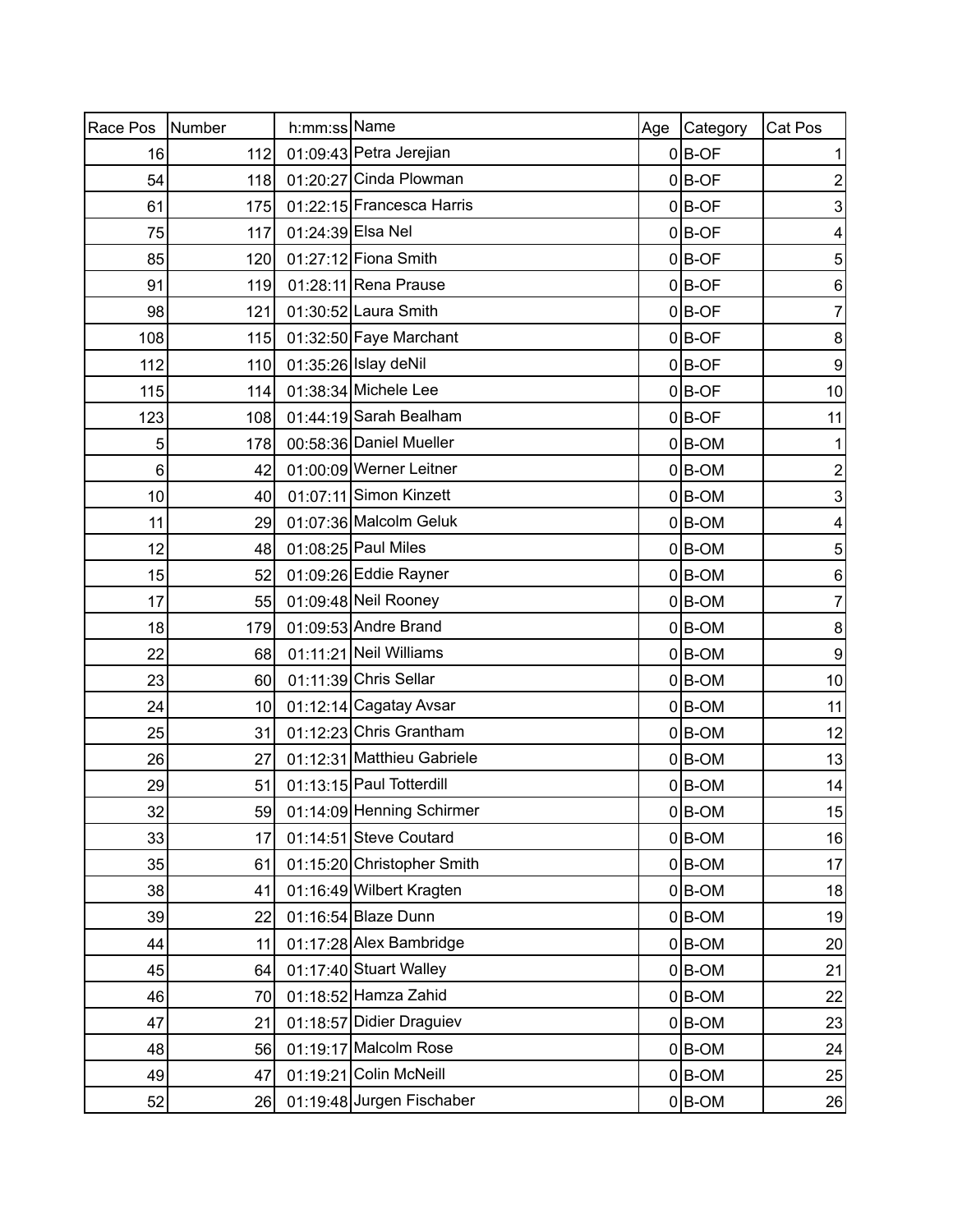| 53  | 30 <sup>1</sup> | 01:20:17 Joachim Genest                | $0 B-OM$   | 27                      |
|-----|-----------------|----------------------------------------|------------|-------------------------|
| 55  | 9               | 01:20:33 Jamie Atherton                | $0 B$ -OM  | 28                      |
| 56  | 45              | 01:20:36 Andrea Manetti                | $0 B-OM$   | 29                      |
| 57  | 14              | 01:20:53 Sean Burns                    | $0 B$ -OM  | 30 <sup>°</sup>         |
| 59  | 62              | 01:22:03 Emile Snyman                  | $0 B$ -OM  | 31                      |
| 60  | 58              | 01:22:10 Milan Sallaba                 | $0 B-OM$   | 32                      |
| 62  | 18              | 01:22:23 Craig Cullen                  | $0 B$ -OM  | 33                      |
| 63  | 28              | 01:22:47 Gilbert Garcia                | $0 B-OM$   | 34                      |
| 68  | 16              | 01:23:53 Stuart Caunt                  | $0 B$ -OM  | 35                      |
| 70  | 168             | 01:24:09 Richard Standing              | $0 B-OM$   | 36                      |
| 71  | 66              | 01:24:12 Robert Wernicke               | $0 B-OM$   | 37                      |
| 77  | 43              | 01:25:22 Elliot Lewis                  | $0 B$ -OM  | 38                      |
| 80  | 37              | 01:25:56 Hasan Itani                   | $0 B-OM$   | 39                      |
| 81  | 20 <sub>l</sub> | 01:26:14 Chris deNil                   | $0 B-OM$   | 40                      |
| 82  | 46              | 01:26:31 Lachlan McKelvie              | $0 B$ -OM  | 41                      |
| 83  | 33              | 01:27:04 Jordan Grogor                 | $0 B$ -OM  | 42                      |
| 84  | 69              | 01:27:09 Ashley Winters                | $0 B$ -OM  | 43                      |
| 86  | 36              | 01:27:13 Louis Holtzhausen             | $0 B$ -OM  | 44                      |
| 88  | 23              | 01:27:37 Graeme Dunn                   | $0 B-OM$   | 45                      |
| 92  | 176             | 01:28:13 Richard Harvey                | $0 B-OM$   | 46                      |
| 95  | 50              | 01:30:00 Orhan Osmansoy                | $0 B$ -OM  | 47                      |
| 101 | 7               | 01:31:22 Ben Ahmed                     | $0 B$ -OM  | 48                      |
| 102 | 24              | 01:31:23 Thuens Erasmus                | $0 B-OM$   | 49                      |
| 105 | 180             | 01:32:05 Sam Sharban                   | $0 B$ -OM  | 50                      |
| 110 | 12              | 01:34:53 Jaco Botes                    | $0 B-OM$   | 51                      |
| 111 | 53              | 01:35:15 Daniel Ripka                  | $0 B$ -OM  | 52                      |
| 113 | 25              | 01:36:03 Paul Fidder                   | $0 B-OM$   | 53                      |
| 114 | 19              | 01:36:22 Luc DeVille                   | $0 B-OM$   | 54                      |
| 117 | 18              | 01:39:06 Craig Cullen                  | $0 B-OM$   | 55                      |
| 119 | 15              | 01:40:39 Sami Caracand                 | $0 B-OM$   | 56                      |
| 121 | 57              | 01:41:43 Angus Russell                 | $0 B-OM$   | 57                      |
| 127 | 170             | 01:47:30 Adrian Bogary                 | $0 B-OM$   | 58                      |
| 8   | $\vert 4 \vert$ | 01:04:52 Ina Reinders                  | $0$ B-PROF | 1                       |
| 9   | 5 <sup>1</sup>  | 01:05:59 Svetlana Brkic                | $0$ B-PROF | $\overline{\mathbf{c}}$ |
| 3   |                 | 00:54:49 Chris McCormack               | $0 B-PROM$ | 1                       |
| 4   | 2               | 00:57:36 Faris Al Sultan               | $0 B-PROM$ | $\mathbf{2}$            |
| 7   | 3 <sup>1</sup>  | $01:01:14$ Ben Harley                  | $0 B-PROM$ | $\overline{3}$          |
| 72  | 156             | 01:24:15 Team TLC - Trace Chantal Lynn | $0$ B-TMF  | $\mathbf{1}$            |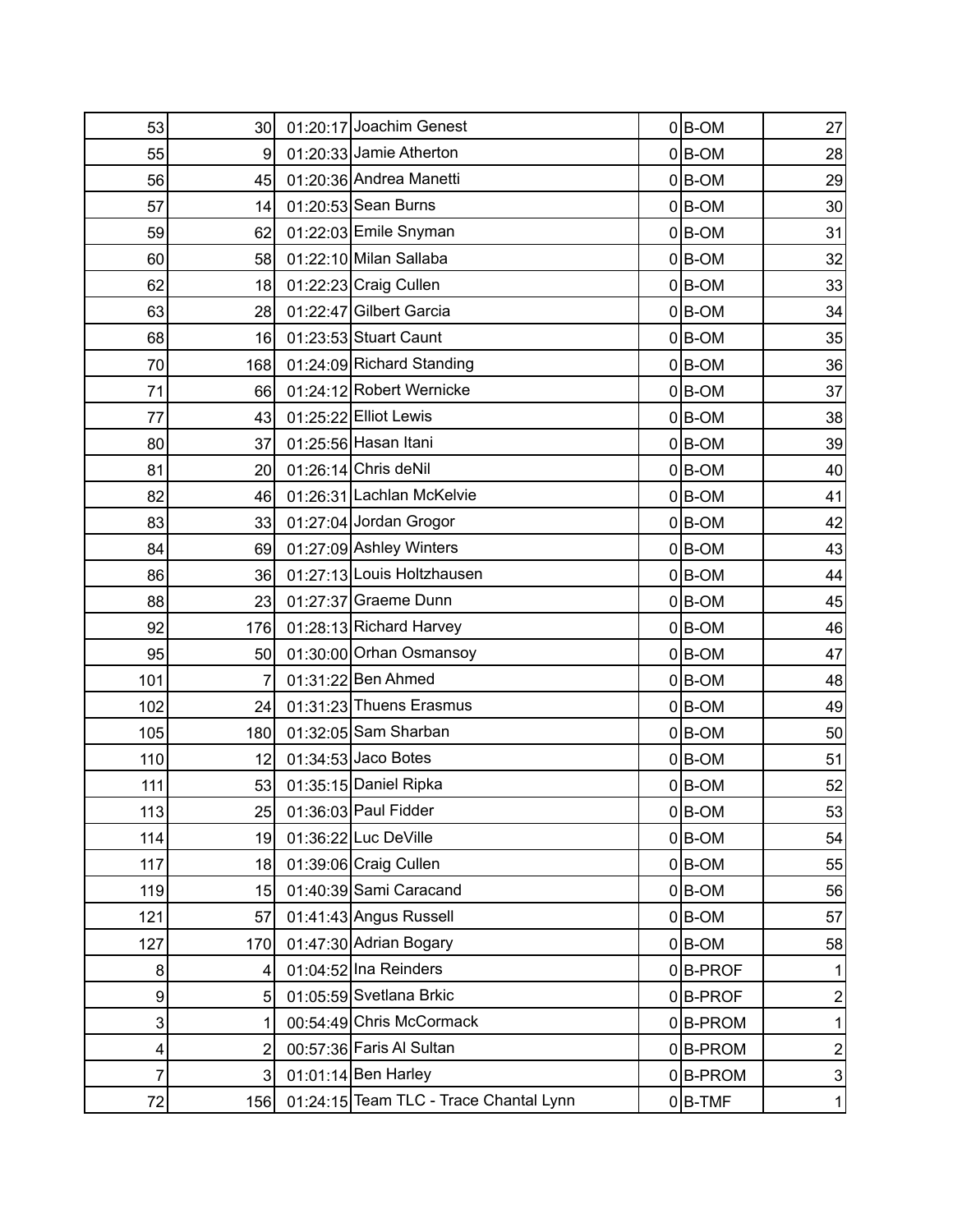| 97  | 157 |                  | 01:30:37 Team ? - Sarah Maria Vivien               | $0$ B-TMF  | $\overline{2}$   |
|-----|-----|------------------|----------------------------------------------------|------------|------------------|
|     |     |                  | Team New Friends - Katie Jemma<br>01:32:23 Rebekah |            |                  |
| 106 | 158 |                  | 01:11:05 Team Pogos - Jamie Sam Niels              | $0$ B-TMF  | 3                |
| 21  | 154 |                  | Team Le Meridien Dubai - Ganga Villy               | $0 B-TMM$  |                  |
| 34  | 153 |                  | 01:15:01 Prasanth                                  | $0 B-TMM$  | 2                |
| 37  | 165 |                  | 01:16:43 Team Blaze - Paul Fintan                  | $0 B-TMM$  | 3                |
| 40  | 172 |                  | 01:17:05 Team Creek Superstars                     | $0 B-TMM$  | 4                |
| 64  | 155 | 01:23:05 David   | Team Spirit of Australia - Aurelio ourt            | $0 B-TMM$  | 5                |
|     |     |                  | Team Faithful & Gould - Nigel Paul                 |            |                  |
| 58  | 159 | 01:21:22 Sarah   |                                                    | $0 B-TMMX$ |                  |
| 69  | 160 | 01:24:01 Vincent | Team Kovinda Debutantes - Lisa David               | $0 B-TMMX$ | 2                |
|     |     |                  | Team Speakeasy - Nannette Chris                    |            |                  |
| 120 | 162 | 01:41:40 Gavin   |                                                    | $0 B-TMMX$ | 3                |
| 125 | 161 |                  | 01:47:06 Team Fat Arab - Charlie Bexta Maged       | $0$ B-TMMX | 4                |
| 76  | 6   |                  | 01:24:48 Dina Al Tayeb                             | $0 B-VF$   |                  |
| 87  | 125 |                  | 01:27:33 Jillian Burns                             | $0$ B-VF   | 2                |
| 89  | 129 |                  | 01:27:45 Helen Rodd                                | $0 B-VF$   | 3                |
| 94  | 126 |                  | 01:29:38 Jane Collisson                            | $0 B-VF$   | 4                |
| 104 | 166 |                  | 01:31:42 Chantelle Howes                           | $0 B-VF$   | 5                |
| 109 | 127 |                  | 01:33:34 Susan Fromm                               | $0$ B-VF   | 6                |
| 126 | 128 |                  | 01:47:28 Jenny Mueller                             | $0$ B-VF   | 7                |
| 131 | 130 |                  | 02:04:09 Nicola Scotcher                           | $0 B-VF$   | 8                |
| 13  | 86  |                  | 01:08:54 Garry Kershaw                             | $0 B-VM$   |                  |
| 14  | 104 |                  | 01:09:17 Kevin West                                | $0 B-VM$   | 2                |
| 19  | 102 |                  | 01:10:43 Peye Vlot                                 | $0 B-VM$   | 3                |
| 20  | 95  |                  | 01:10:57 Mark Needs                                | $0 B-VM$   | 4                |
| 27  | 101 |                  | 01:12:33 Christopher Timberlake                    | $0$ B-VM   | $\sqrt{5}$       |
| 28  | 74  |                  | 01:12:47 Alexander Bautista                        | $0 B-VM$   | 6                |
| 30  | 90  |                  | 01:13:58 Angus MacCormick                          | $0 B-VM$   | 7                |
| 31  | 92  |                  | 01:14:06 Riccardo Mezzera                          | $0 B-VM$   | $\bf 8$          |
| 42  | 72  |                  | 01:17:20 Jean Marie Arrizurietta                   | $0 B-VM$   | $\boldsymbol{9}$ |
| 43  | 73  |                  | 01:17:25 Robert Baker                              | $0 B-VM$   | 10               |
| 50  | 174 |                  | 01:19:29 Humberto Bolerito                         | $0 B-VM$   | 11               |
| 51  | 78  |                  | 01:19:35 lan Darcy                                 | $0 B-VM$   | 12               |
| 65  | 93  |                  | 01:23:28 Richard Morgan                            | $0 B-VM$   | 13               |
| 66  | 167 |                  | 01:23:31 Richard Howes                             | $0 B-VM$   | 14               |
| 73  | 91  |                  | 01:24:26 Jeffrey Macdonald                         | $0 B-VM$   | 15               |
| 74  | 98  |                  | 01:24:37 Frank Rice                                | $0 B-VM$   | 16               |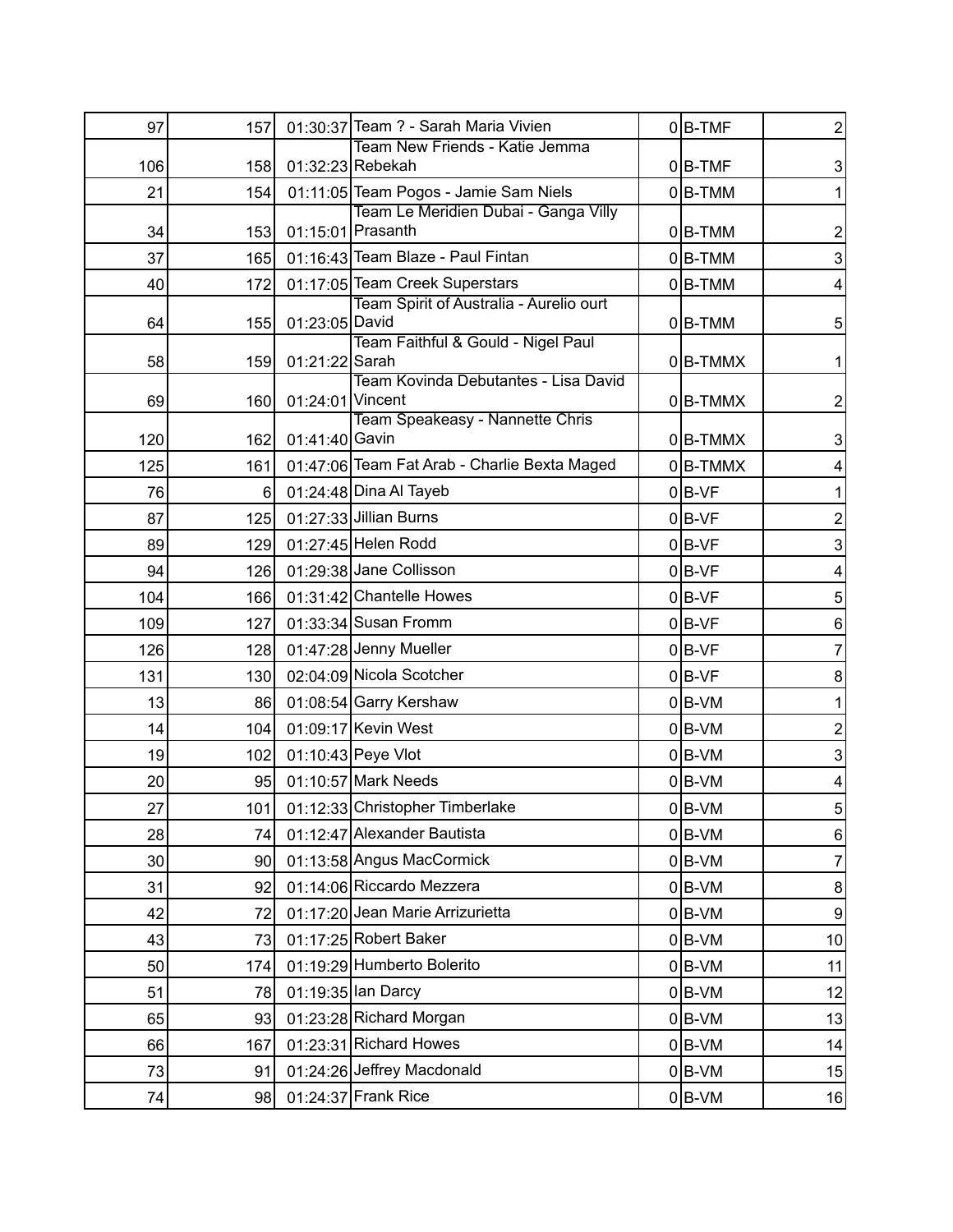| 78             | 94  |          | 01:25:27 Peter Mueller                       | $0 B-VM$     | 17               |
|----------------|-----|----------|----------------------------------------------|--------------|------------------|
| 79             | 97  |          | 01:25:51 Jean Marie Renaudie                 | $0 B-VM$     | 18               |
| 90             | 103 |          | 01:28:09 Roger Walters                       | $0 B-VM$     | 19               |
| 96             | 83  |          | 01:30:04 Scott Herrington                    | $0 B-VM$     | 20               |
| 99             | 99  |          | 01:30:54 David Scotcher                      | $0 B-VM$     | 21               |
| 100            | 96  |          | 01:31:15 Paul Nixon                          | $0 B-VM$     | 22               |
| 103            | 107 |          | 01:31:37 Alex Zafiropoulis                   | $0 B-VM$     | 23               |
| 107            | 169 |          | 01:32:46 Julian Johansen                     | $0 B-VM$     | 24               |
| 116            | 177 |          | 01:39:05 Derek Yang                          | $0 B-VM$     | 25               |
| 118            | 87  |          | 01:39:16 Stephen King                        | $0 B-VM$     | 26               |
| 122            | 82  |          | 01:41:51 David Hearn                         | $0 B-VM$     | 27               |
| 124            | 77  |          | 01:46:06 Paul Cleaver                        | $0 B-VM$     | 28               |
| 128            | 89  |          | 01:48:32 Raul Lopez                          | $0 B-VM$     | 29               |
| 129            | 105 |          | 01:54:35 Brian Wilkie                        | $0 B-VM$     | 30 <sup>°</sup>  |
| 130            | 79  |          | 01:59:26 Philip Habib-Holt                   | $0 B-VM$     | 31               |
| 36             | 132 |          | 01:16:04 Carina Rodd                         | $0 B-YF$     | 1                |
| 1              | 134 |          | 00:25:28 Max Dunn                            | $0 B-YM$     | 1                |
| 41             | 133 |          | $01:17:17$ Cody Duncan                       | $0 B-YM$     | $\mathbf 2$      |
| 67             | 135 |          | 01:23:49 Matthew Rivers                      | $0 B-YM$     | 3                |
| 93             | 163 |          | 01:29:35 Team GEMS - Alexia Gabriella Rhiane | $0$ B-YTMF   | 1                |
| $\overline{c}$ | 164 |          | 00:27:11 Team Wellies - Howie Josh Lauren    | $0$  B-YTMMX | 1                |
| 3              | 152 |          | 00:46:06 Sophia Rodd                         | 0A-YFSS      | 1                |
| 4              | 151 |          | 00:46:52 Sarah Mueller                       | 0A-YFSS      | $\boldsymbol{2}$ |
| 7              | 148 |          | 00:50:02 Megan Carrie-Wilson                 | $0$  A-YFSS  | 3                |
| 10             | 149 |          | 01:07:20 Sarah Duncan                        | 0A-YFSS      | 4                |
| 1              | 171 |          | 00:43:57 Stuart Gordon                       | 0A-YMSS      | 1                |
| 2              | 144 |          | 00:45:46 Tom Mueller                         | 0A-YMSS      | $\overline{2}$   |
| 5              | 145 |          | 00:46:57 Paul Mueller                        | 0A-YMSS      | $\overline{3}$   |
| 6              | 146 |          | 00:49:03 Balint Pokoly                       | $0$  A-YMSS  | 4                |
| 8              | 139 |          | 00:53:46 Thijs Hooftman                      | $0$  A-YMSS  | $\overline{5}$   |
| 9              | 136 |          | 00:54:29 Max Deighton Winter                 | $0$  A-YMSS  | 6                |
| 11             | 143 |          | 01:37:01 Douglas MacKellar                   | $0$  A-YMSS  | 7                |
| 1              |     | 00:52:24 |                                              |              | 1                |
| $\overline{c}$ |     |          |                                              |              | 2                |
| 3              |     |          |                                              |              | 3                |
| 4              |     |          |                                              |              | 4                |
| 5              |     |          |                                              |              | $\overline{5}$   |
| 6              |     |          |                                              |              | 6                |